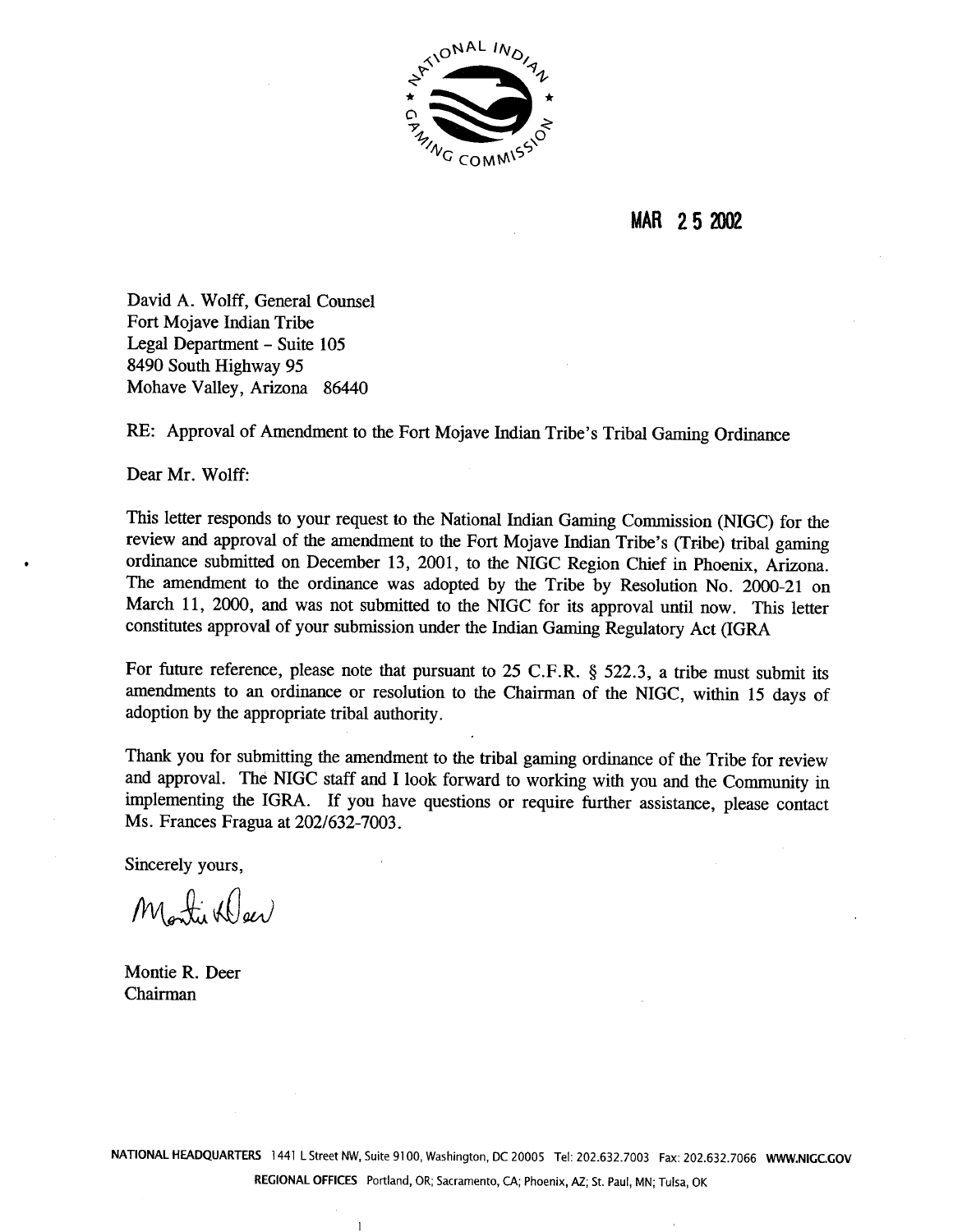## RESOLUTION

## FORT MOJAVE **TRIBE** OF THE FORT MOJAVE RESERVATION OF ARIZONA, CALIFORNIA **AND** NEVADA

FEB 25  $2002$ 

- WHEREAS, the Fort Mojave Indian Tribe ("Tribe") is organized pursuant to the Indian Reorganization Act of June 18, 1934 (48 Stat. 984; 25 **U.S.C. w76)** and possesses attributes of sovereignty over both its members and its territory; and
- WHEREAS, in accordance with its Constitution and Bylaws, the Tribe is governed by the Fort Mojave Tribal Council; and
- WHEREAS, the Tribal Council, on or about February 15,1994, adopted as Tribal law the Fort Mojave Indian Tribe Gaming Ordinance (As Amended, 1994) ('Gaming Ordinance"); and
- WHEREAS, the Tribe, on or about August 26, 1993, entered into a Class **III**  Gaming Compact ("Compact") with the State of Arizona pursuant to the terms of the Indian Gaming Regulatory Act, 25 U.S.C. **88** 2701 et.seq.; and
- WHEREAS, Section 6(a)(3) of the Compact states that the Gaming Ordinance shall provide for the detention of persons who may be involved in illegal acts for the purpose of notifying appropriate law enforcement authorities; and
- WHEREAS, the Tribal Council desires to further amend the Gaming Ordinance to add a new Paragraph C. to Section  $7$  ("Gaming Facilities") so as to provide for the detention of persons who may be involved in illegal acts for the purpose of notifying appropriate law enforcement authorities.
- NOW, THEREFORE, BE IT RESOLVED, that the Fort Mojave Tribal Council hereby amends the Fort Mojave Indian Tribe Gaming Ordinance (As Amended, 1994) to add a new Paragraph C. to Section 7 ("Gaming Facilities") to read in its entirely as follows:
	- C. Any operator of a Gaming Facility, or the operator's officers, employees or agents, who has reasonable cause to believe that an illegal act has been committed within the operator's Gaming Facility and/or upon the premises of the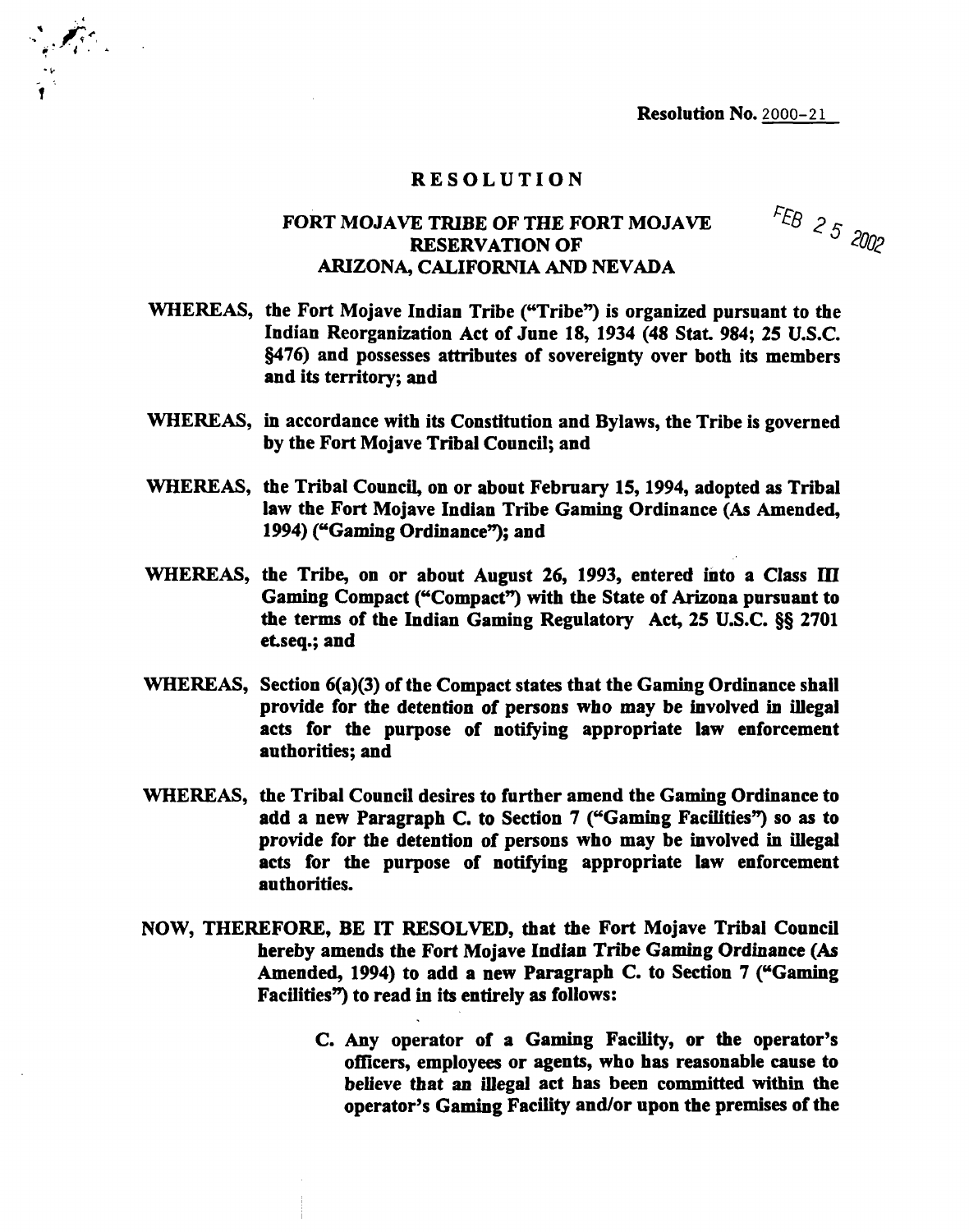operator's Gaming Facility by any person may take that person into custody and detain him or her in the Gaming Facility and/or upon the premises of the Gaming Facility in a reasonable manner, for a reasonable length of time, solely for the purpose of notifying appropriate law enforcement authorities. Such taking into custody and detention shall not render the Gaming Facility operator, or the operator's officers, employees or agents, criminally or civilly liable for false arrest, false imprisonment, slander or unlawful detention unless it is established by clear and convincing evidence that such taking into custody and detention are unreasonable under all the circumstances; provided that, the foregoing is not intended, and shall not be construed, to abrogate or waive any other provision of law or immunity which may be asserted by the Gaming Facility operator, or the operator's oficers, employees or agents, as a bar or defense to the commencement or prosecution of any such action. There shall be displayed in a conspicuous place in all Gaming Facilities a notice in substantially the following form: "Any operator of a Gaming Facility, or the operator's officers, employees or agents, who have reasonable cause for believing that an illegal act has been committed within the operator's Gaming Facility and/or upon the premises of the operator's Gaming Facility by any person may detain such person in **the** Gaming Facility and/or upon the premises of the Gaming Facility for the purpose of notifying law enforcement authorities."

- BE IT FURTHER RESOLVED, that the foregoing amendment to the Fort Mojave Indian Tribe Gaming Ordinance (As Amended, **1994)** shall become effective upon approval by the Chairman of the National Indian Gaming Commission in accordance with the Indian Gaming Regulatory Act, 25 U.S.C. **95 2701** etseq.
- BE IT FURTHER RESOLVED, that the Chairperson of the Fort Mojave Tribal Council is authorized to take any and all actions necessary to implement this Resolution.

## CERTIFICATION

We, the undersigned, as Chairperson and Secretary of the Fort Mojave Tribal Council, governing body of the Fort Mojave Indian Tribe, do hereby certify that the Fort Mojave Tribal Council is composed of seven (7) members of whom four **(4)**